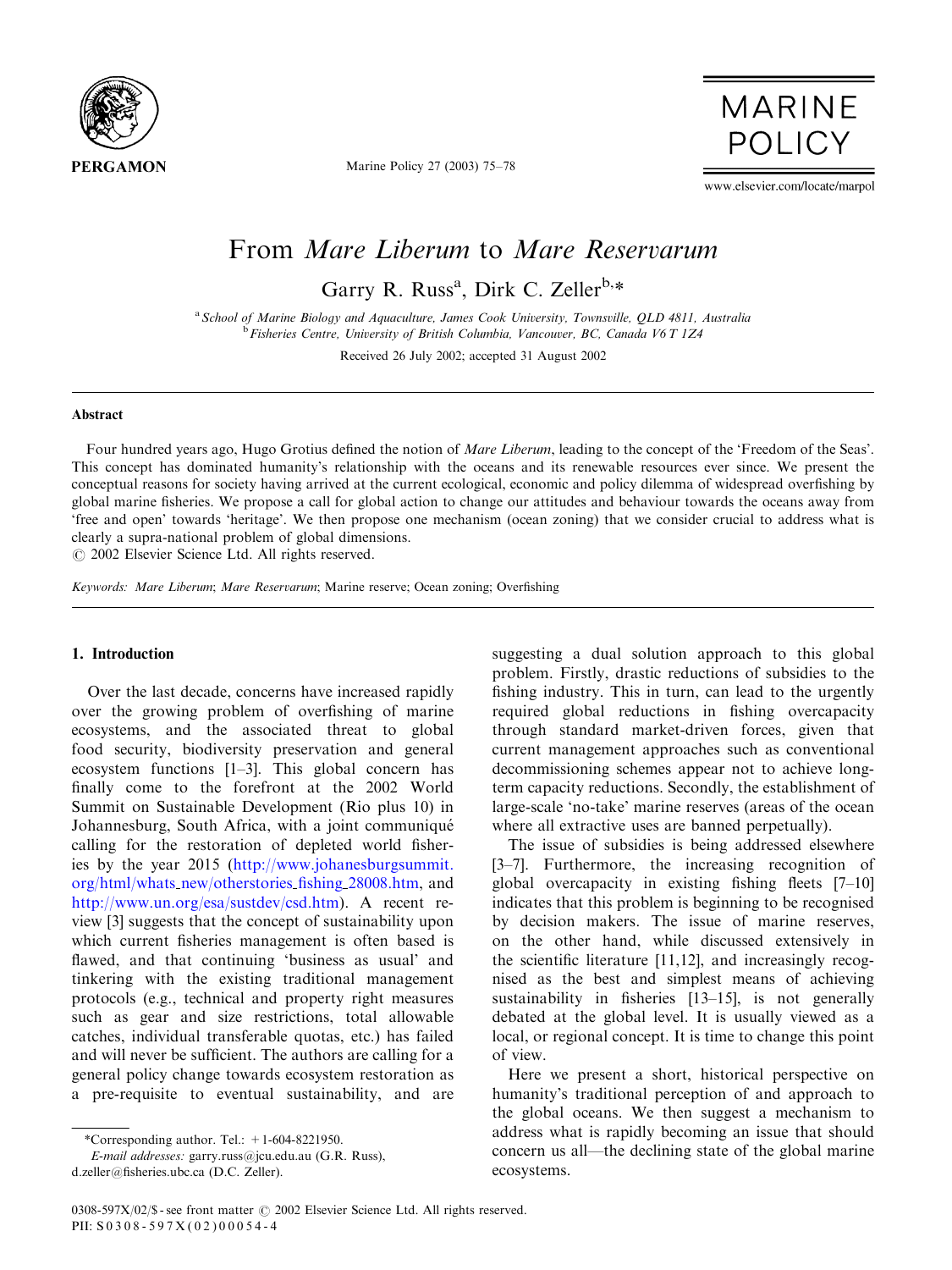#### 2. Where are we coming from?

In 1608, the 'Father of International Law', Hugo Grotius, gave us Mare Liberum, the concept of the 'Freedom of the Seas' [16,17]. This document from The Hague was written primarily to justify The Netherlands' trading activities in the Indian Ocean, and secondarily to resolve conflicts between nations over trade routes and fishing. The concept proposed by Grotius has dominated humanity's approach to fishery resources for the last 400 years. Fish were considered as 'Open Access' or 'Common Property' resources. It has now been demonstrated beyond doubt that such an approach inevitably results in over-exploitation (the 'tragedy of the Commons' [18]), with little incentive to conserve [19].

The Hague Conference on the Codification of International Law in 1930 was the first time the international community resolved that claims to territorial waters by countries were acceptable [20]. At the time, most countries claimed only modest coastal areas (a few km of inshore waters). After World War II, several United Nations Conferences on the Law of the Sea (UNCLOS) resulted in many nations declaring 12 nm (nautical miles,  $\sim$  22 km) limits of territorial seas. In 1947 both Chile and Peru claimed 200 nm maritime jurisdictions, but it was not until the 'Cod Wars' in Iceland in the 1970s that most nations began to declare 200 nm Exclusive Economic Zones (EEZs) and take responsibility for managing the resources in these areas [20]. This was formally encoded through the Law of the Sea Convention [21]. Since an estimated 90% of fisheries yield was taken within 200 nm of coastlines [20,22], most fisheries came under national jurisdiction.

The fishery resources outside EEZs are still predominantly treated as Open Access, resulting in generally uncontrolled overexploitation of international resources. This is exemplified most recently by the largely illegal and unregulated fishery for Patagonian Toothfish (Dissostichus eleginoides), better known by its marketing name of 'Chilean Seabass' [23]. Furthermore, even within EEZs, failure of traditional fisheries management to control fishing effort has led to massive overexploitation of resources [1,3,24,25]. Some countries are attempting to address this by limiting catch, and dividing this limited catch amongst a strictly limited number of fishers through the allocation of property rights (e.g., Individual Transferable Quotas). However, this is a slow and controversial process. It generally leads to problems like wasteful high-grading and discarding [26], and over-concentration of quotas in a few commercial enterprises [27]. Furthermore, in most instances allocation of property rights does not lead to any protection from the negative impacts of subsidies on sustainability [6].

As long as oceans and marine resources are treated as a Commons, and fishing considered a right rather than a privilege (in relation to current and future generations), they will inevitably be over-exploited, particularly given the inherent uncertainties associated with natural marine systems [13,25,28,29]. Many countries are recognising the need to improve the conduct and operations of fisheries (e.g., resulting in the Code of Conduct for Responsible Fisheries [30]), and are making progress in improving how fishing operations are conducted. However, these efforts are generally voluntary, non-binding, and virtually impossible to monitor and enforce on the global scale. The time has come to move on from Hugo Grotius's vision and to act on a global scale in the interest of future generations.

#### 3. Where should we be going?

Clearly, the world is moving away from the notion of marine resources as 'free and open' to all, and has adopted a position better described as 'common heritage of mankind'. This 'heritage mindset' was adopted by UNCLOS III, and suggests a requirement of responsible management for the benefit of all humankind, future generations included. However, given declining global fisheries landings since the early 1990s [2], society's poor record of maintaining stocks at sustainable levels and avoiding stock collapses [24,25,29], and the insidious problem of our inaccurate perception of the current state of ecosystems and resources (the shifting baseline syndrome) [31], leads us to seriously question if just a change in mindset is sufficient. We consider not, and propose a call for global action to not only change our perception away from 'free and open' towards 'heritage', but also undertake steps to support this notion with action on a global scale.

Why a shift from essentially national or regional fisheries considerations to global action? Increasingly, humanity is coming to the realisation that no single stock, meta-population or even ecosystem can be considered in isolation. Issues such as the impacts of climate change and global overfishing need to be addressed at the scale at which they occur, globally. Thus, we have to give serious consideration to zoning the entire oceans of the world, not just the land margins, giving specific responsibility and international accountability for resource management to individual entities, International Groupings (e.g., The Antarctic Treaty) or Global Organisations (United Nations type institutions). Central to such a 'multiple-use' zoning approach on a global scale (EEZs included) should be limited areas of fishing (accompanied by global reductions of overcapacity) and fully protected 'no take' marine reserves of substantial total size. 'No-take' marine reserves are best viewed as a form of bet-hedging, a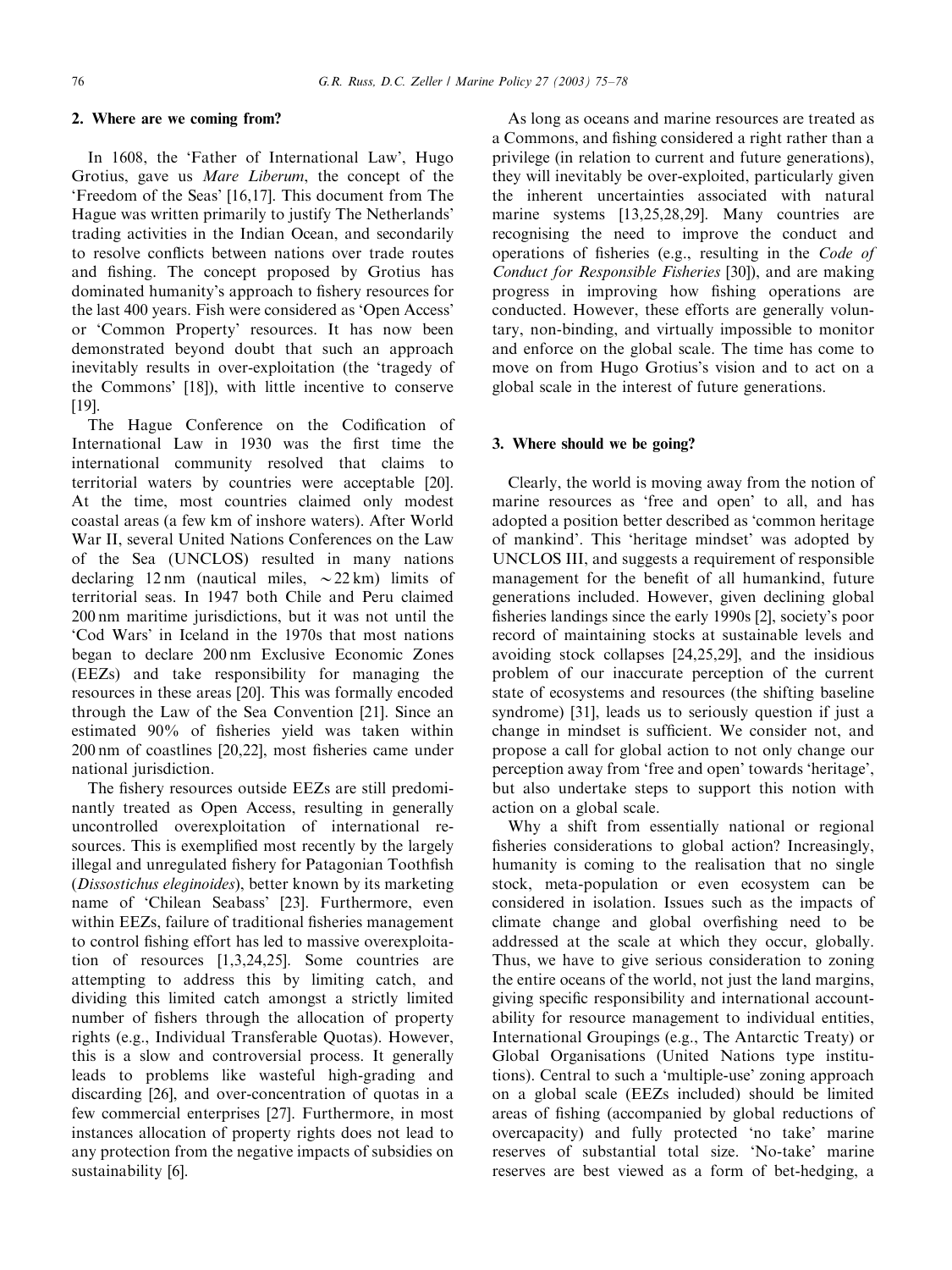well-established and highly successful economic and biological strategy [13,14,32], and thus represent a healthy dose of the precautionary principle [12]. Such a global zoning approach can also account for the complex issues of straddling and highly migratory stocks [33,34] by providing large scale protected areas monitored and enforced by the global community through the relevant responsible authority or organisation. A useful, albeit national example of this zoning approach can be found in the Australian Great Barrier Reef Marine Park Authority's (GBRMPA) multiple-use management style, with the prime focus on fishable versus non-fishable zones [35]. It is worthy of note that concerns regarding overfishing of the GBR were expressed as far back as the late 1970s, even pre-dating the establishment of the Marine Park [36]. Such a zoning approach should be expanded to encompass the resources of all ocean areas. This is clearly a massive and onerous task, and one that many may argue is impossible. However, we note that (i) similar sentiments were put forward prior to the discussions leading to 200 nm EEZs; (ii) the rapidly expanding technological abilities in global communication, monitoring and surveillance enhance the likelihood of success; and (iii) existing international legal instruments and institutions can be modified.

The scale of required closures will continue to be debated and investigated [32], but several points are worth noting. While there are now some 1300 marine reserves globally [37,38], still only 0.01% of the world's ocean areas are effectively closed to fishing [3]. This small percentage may come as a surprise to most readers, given the extensive literature on marine reserves. What are possible options? Coverage of regional 'no-take' zones range from 0.14% in California [37] to 20% of continental shelf for Bermuda [39]. Interestingly, the Australian Great Barrier Reef Marine Park Authority is currently giving serious consideration to increasing their total 'no-take' zone component from 4.7% of total area to at least 20–25% to ensure longterm sustainability of resources and protection of all representative habitats [40]. Many studies have focused on using 20% closures, while recent modelling studies have shown that between 40% and 50% of closures may provide the greatest benefits to fisheries [13,41,42]. A consensus call for action of 20% by the year 2020 (the 20/20 proposal, [41]) supported by over 1600 scientists would (if enforced) represent a 2000 fold increase in the existing global coverage of 0.01% [3]! This would indeed be a significant step in the right direction. However, some fisheries scientists are going much further, suggesting a complete reversal of our views to fishing access by treating the seas as closed to fishing with small exceptions in space and time [25], as well as calling for a 'reversal of the burden of proof' in fisheries management, placing the onus on the exploiters of public resources to scientifically demonstrate that their actions do not cause damage [43].

We propose that the first step towards zoning for long-term sustainability, and the protection of global marine resources and critical ecosystem functions that would result from ocean-scale marine reserves, would be a series of international UNCLOS-style conferences to discuss the steps toward some degree of global Mare Reservarum<sup>1</sup>, preferably with a foundation argument based on the 20/20 scenario.

### Acknowledgements

We would like to acknowledge the support of The Pew Charitable Trusts, Philadelphia, for their funding of the Pew Fellowship (GRR) and the Sea Around Us project at the Fisheries Centre, University of British Columbia (DCZ). We would like to thank D. Pauly and U.R. Sumaila for helpful comments on the manuscript.

#### References

- [1] Anonymous. The state of world fisheries and aquaculture. Rome: Food and Agricultural Organization of the United Nations (FAO), 1995.
- [2] Watson R, Pauly D. Systematic distortions in world fisheries catch trends. Nature 2001;414:534–6.
- [3] Pauly D, Christensen V, Guénette S, Pitcher TJ, Sumaila UR, Walters CJ, Watson R, Zeller D. Towards sustainability in world fisheries. Nature 2002;418:689–95.
- [4] Schrank WE, Keithly WB. The concept of subsidies. Marine Resource Economics 1999;14:151–64.
- [5] Milazzo M. Subsidies in world fisheries: a re-examination. World Bank Technical Paper No. 406. Washington: World Bank, 1998.
- [6] Munro GR, Sumaila UR. The impact of subsidies upon fisheries management and sustainability: the case of the North Atlantic. Fish and Fisheries 2002;3:1–18.
- [7] Kaczynski VM, Fluharty DL. European policies in West Africa: who benefits from fisheries agreements? Marine Policy 2002;26:75–93.
- [8] Mace PM. Developing and sustaining world fisheries resources: the state of fisheries and management. In: Hancock DH, Smith DC, Beumer J, editors. Proceedings of the second World Fisheries Congress. Brisbane: CSIRO Publishing: Collingwood, 1997.
- [9] Hatcher A, Robinson K. Overcapacity, overcapitalization and subsidies in European Fisheries. In: Proceedings of the first Concerted Action workshop on Economics and the Common Fisheries Policy. Portsmouth: CEMARE Miscellaneous Publication no. 44, 1999.
- [10] Anonymous. Report from the Commission to the Council: preparation for a mid-term review of the Multi-Annual Guidance Programmes (MAGP). Brussels: Commission of the European Communities COM(2000), 2000. p. 272.

<sup>&</sup>lt;sup>1</sup>We refrain from considering the concept of Mare Clausum (closed sea) first presented by J. Seldon in 1652 [44] regarding national sovereignty over the seas, and instead focus on precautionary management of marine resources rather than on territorial issues. We are cognisant of the potential problem of 'mission-creep' towards perceived sovereignty.